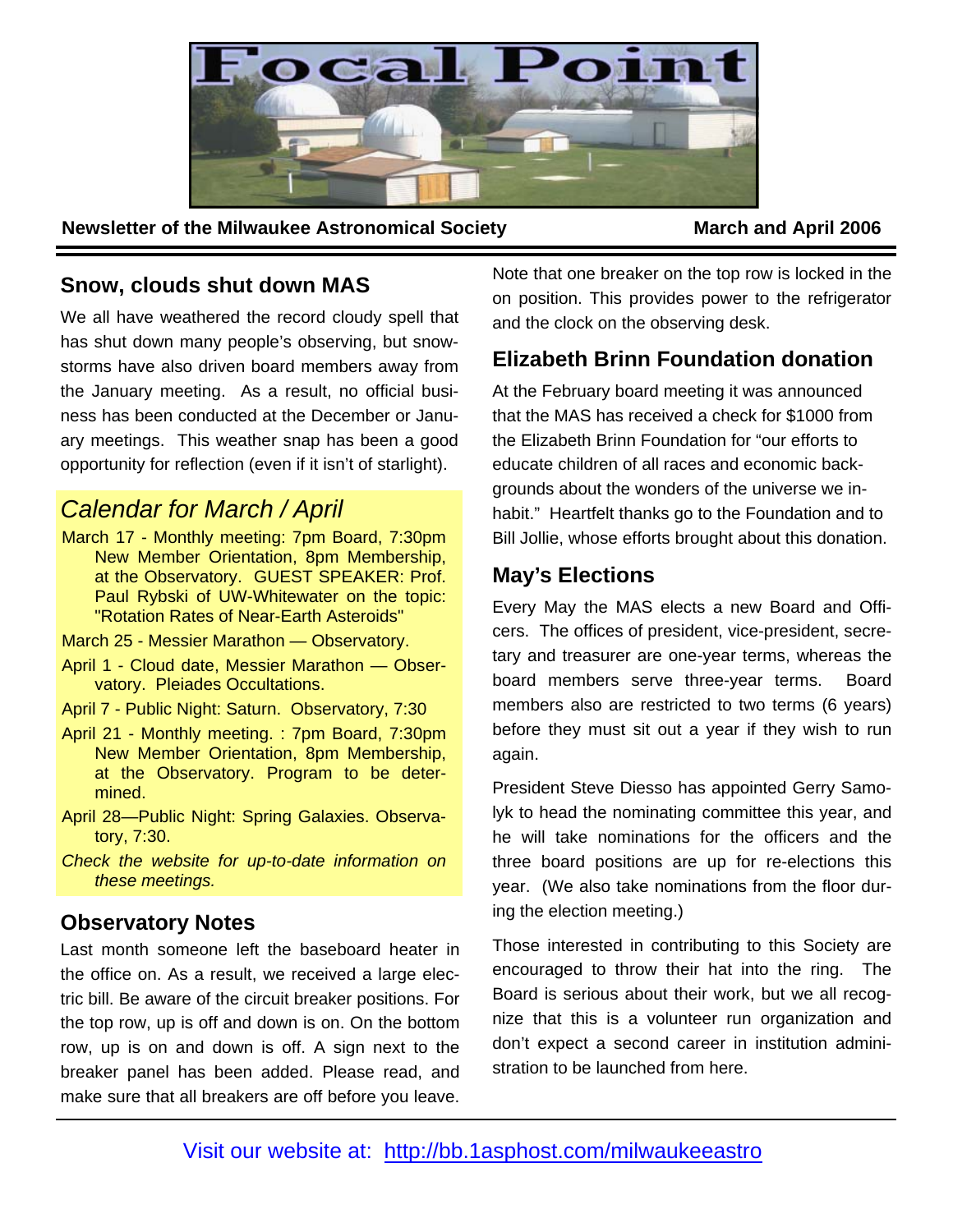### **No Foolin', It's a Pleiades Occultation**

On Saturday night, April 1, we will have our first opportunity to observe a lunar occultation of the Pleiades in many years. The passage of the moon in All members who wish to participate in the event are welcome to do so. In addition, any members who want to record their observations should bring an audio tape recorder, audio tape, and short wave receiver capable of receiving signals from WWV radio

front of the cluster will start before sunset but will continue until 9 PM CST (note, daylight time begins the following morning). The Moon will only be 17% sunlit and the stars will disappear on the dark limb. Earthshine will make it easy to see the limb of the Moon against the The position of the Moon about 1/2 hour after sunset on Apr 1 sky. The reappear-

able against the bright limb.

20 mHz. The brighter occultations may be recorded on video by putting time signals on the sound track. Note: this only works with VHS tape, the compact tape puts a time delay between the audio and video signals.

Assemble at the

observatory at 5:30 CDT on Saturday April 1st to set up equipment for the event and to get instructions for recording actual times of events.

Detailed predictions are available on the website, and at the observatory on the night of the occultations.

— Gerry Samolyk & Bob Manske

#### **AAVSO to meet in Rockford**

tunity for photography and video.

Many of our members are also members of the American Association of Variable Star Observers (AAVSO) who are meeting in Rockford IL May 4-6. This is a unique opportunity to meet amateurs and professionals from the Midwest and all over the world who focus on the study of variable stars. If you have an interest in this organization, visit their website at http://www.aavso.org/.

ance of a few of the brighter stars may be observ-

The scopes at the observatory will be available for observing this event (including the nine 10" portascopes). Members interested in participating should contact Bob Manske at manske@tds.net or at 608-849-5287. In addition to timing the occultations, this event also provides an interesting oppor-



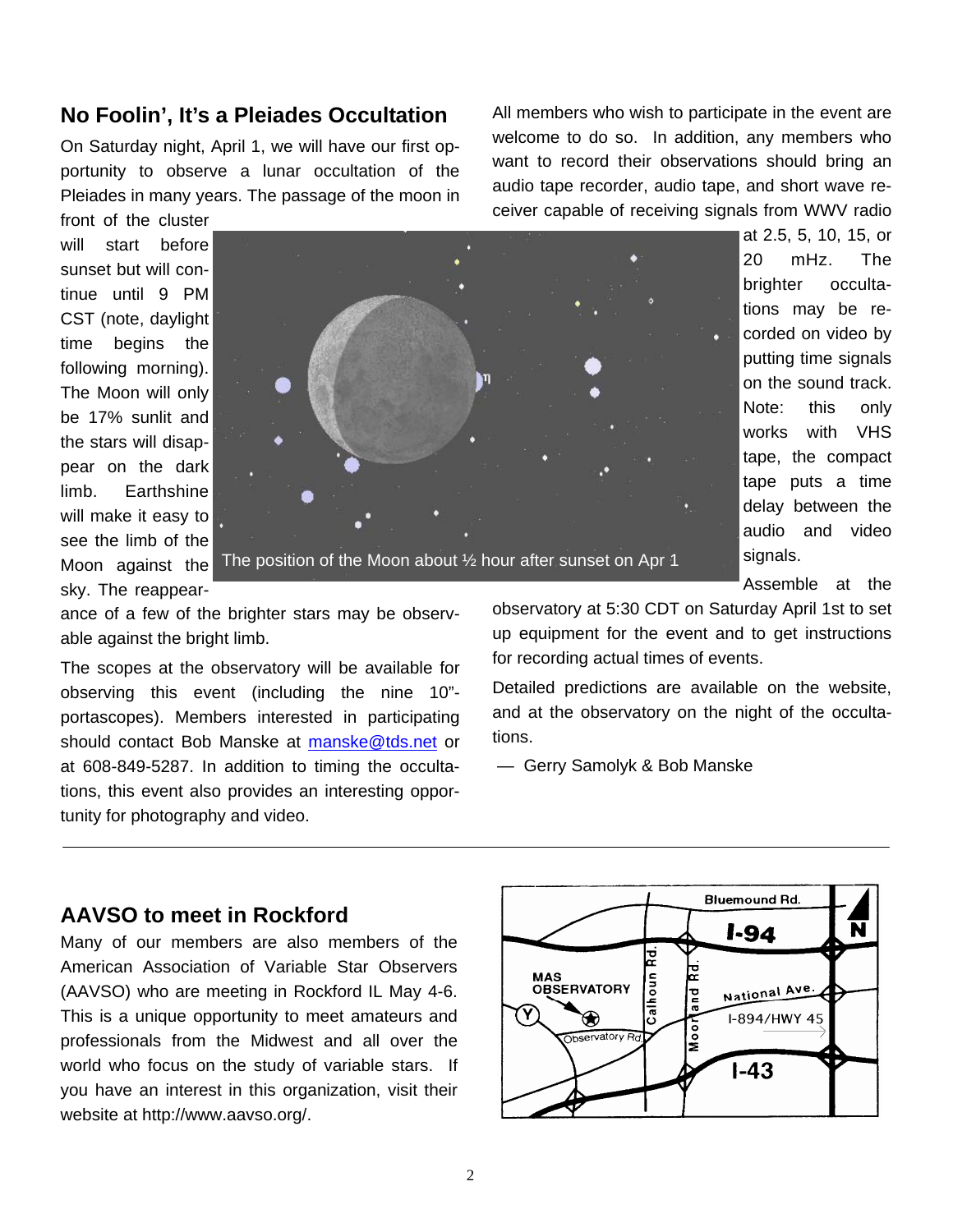## **NCRAL in Appleton, April 21-22**

The North Central Region of the Astronomical League will meet in Appleton this April 21-22. The slate of speakers include Dr. Carolyn Porco, leader of the Cassini Science Imaging Team, Apollo Astronaut/Geologist Dr. Harrison (Jack) Schmidt, famed video-imager Ron Dantowitz, Vatican astronomer Guy Consolmagno, and author an geophysicist Dan Davis. For more information find http://www.newstar.org/NCRAL/ or contact the Northwest Wisconsin Stargazers at PO BOX 1611, Oshkosh, WI 54903- 1611.

### **Wisconsin Observers Weekend (WOW), May 25-29**

The Northwest Wisconsin Stargazers will also be hosting their annual star party on Memorial Day Weekend at Hartman Creek State Park—reserving all 5 group campsites. For more information go to http://www.new-star.org/WOW/ or call Tom Riederer at 920-734-0248.

### **MPM Astronomy course**

An invitation is extended to interested folks in the amateur astronomer community to join us at Milwaukee Public Museum for our Introduction to Stargazing class.

This 4-session program for adults (ages 16 and up) is essentially a mini-course in astronomy. The class is particularly suitable for anyone wanting to extend and deepen their understanding of the night sky (but with no homework!)

It meets over four Monday evenings, March 6, 13, 20 & 27 from 7-9:30 p.m. at Milwaukee Public Museum. There is a fee of \$50 per person for Museum members, \$65 for non-members.

We will cover topics such as: identifying constellations, how to find planets, the properties of stars and the processes that bring them to life and destroy them, a detailed solar system overview, galaxies and the Big Bang. Along the way we will also spend

an evening learning about telescopes and how to use them. If you are interested in registering, or have any questions, please give me a call or email me at:

Jeffery Bass Vice President Education, Public Programs and IMAX Milwaukee Public Museum

414 278-6985

bass@mpm.edu

## **Meade ETX-60AT for Sale**

3 years old, asking \$175 (original price \$320). Call Joe Sturmburg at (262) 252-4546.

## **Cave Star Liner for Sale**

Star Liner Deluxe 10" f/6 Newtonian, 1/20 wave optics,10X50m.m. finder scope with cross hairs, RA and DEC motors, 2" focuser, AccuTrack drive speed corrector with Lunar, Solar, and Sidereal settings with remote and coiled cord, 12 volt car cigarette lighter cord which plugs into AccuTrack corrector, 6mm, 12mm and 40mm Meade and Parks eyepieces, some have never been used, equatorial mount with weights, leveling bubble, adjustable leveling pads and eyepiece rack. All books and manuals plus original invoice.

Excellent to mint condition, telescope has always been stored inside and has been used only 3 to 4 times. \$1000. Call Jack Jasensky: 608-838-6702 home; 608-222-0463 work

#### **Focal Point Publishing Guidelines**

The "Focal Point" is published bi-monthly (Jan, March, May, July, Sept, Nov).

Articles, Announcements, Graphics, Photos, Swap/Sale Ads etc. should be **submitted 10 days prior to the first of the month** of the pending issue.

Article inputs are strongly recommended via email in a Text or Word compatible format.

Submit Focal Point inputs to: **MASFocalPoint@yahoo.com**